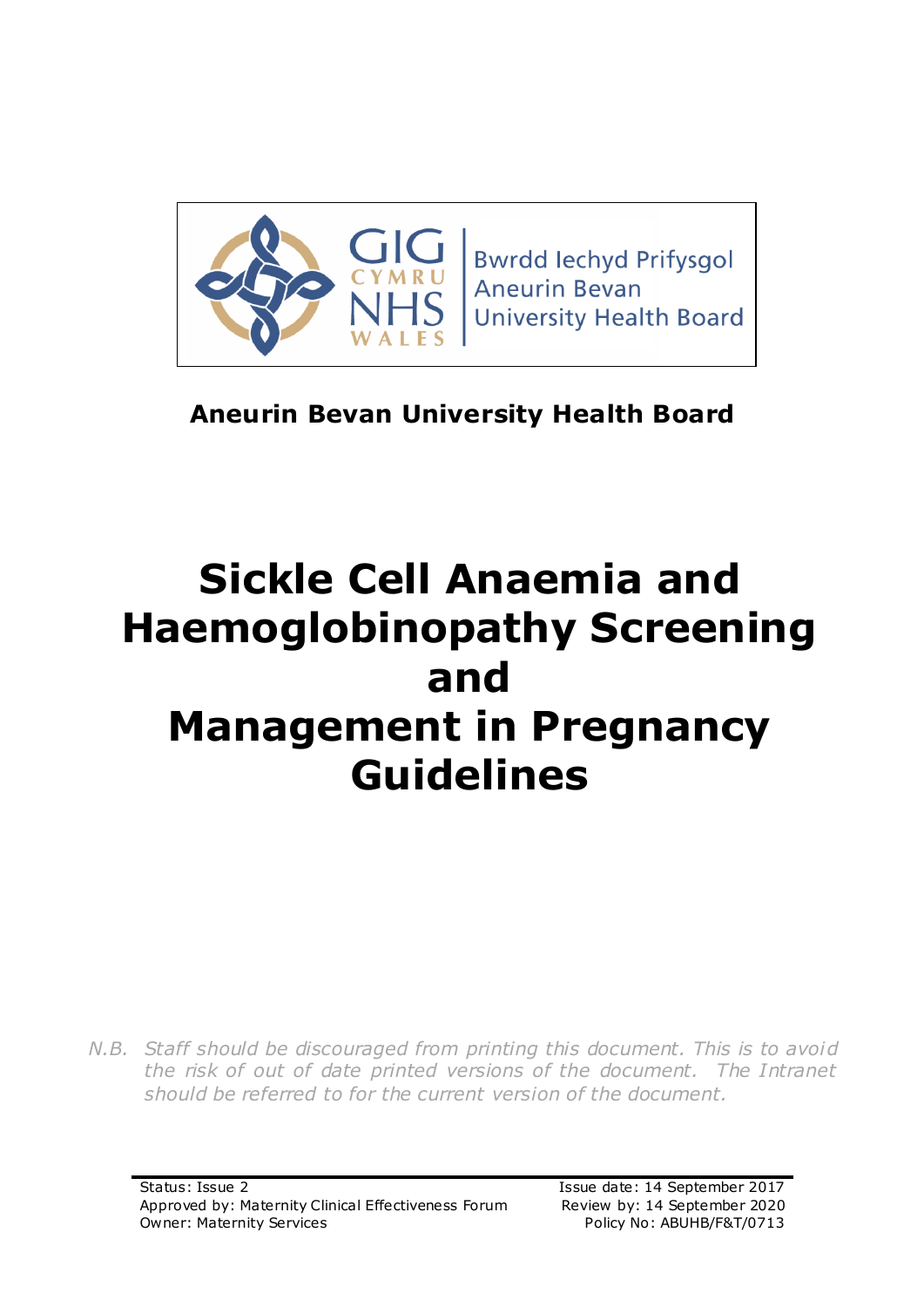#### **Contents:**

|     | 1. Executive summary<br>1.1 Scope of the Guidelines<br>1.2 Essential implementation criteria                 | 3<br>3<br>3             |
|-----|--------------------------------------------------------------------------------------------------------------|-------------------------|
| 2.  | <b>Aims</b>                                                                                                  | 3                       |
| 3.  | <b>Responsibilities</b>                                                                                      | 3                       |
| 4.  | <b>Training</b>                                                                                              | 3                       |
| 5.  | <b>Monitoring and Effectiveness</b>                                                                          | 3                       |
| 6.  | <b>Implementation</b>                                                                                        | 3                       |
| 7.  | <b>Standards for Health Services</b>                                                                         | 4                       |
| 8.  | <b>Environmental Impact</b>                                                                                  | 4                       |
| 9.  | <b>Audit</b>                                                                                                 | 4                       |
| 10. | <b>Review</b>                                                                                                | 4                       |
| 11. | <b>Appendices</b>                                                                                            | $\overline{\mathbf{4}}$ |
|     | <b>Appendix 1 - Protocol</b><br><b>Appendix 2 - Abbreviations</b><br><b>Appendix 3 - Auditable Standards</b> |                         |

**Appendix 4 - References**

**Appendix 5 - Equality Impact Assessment**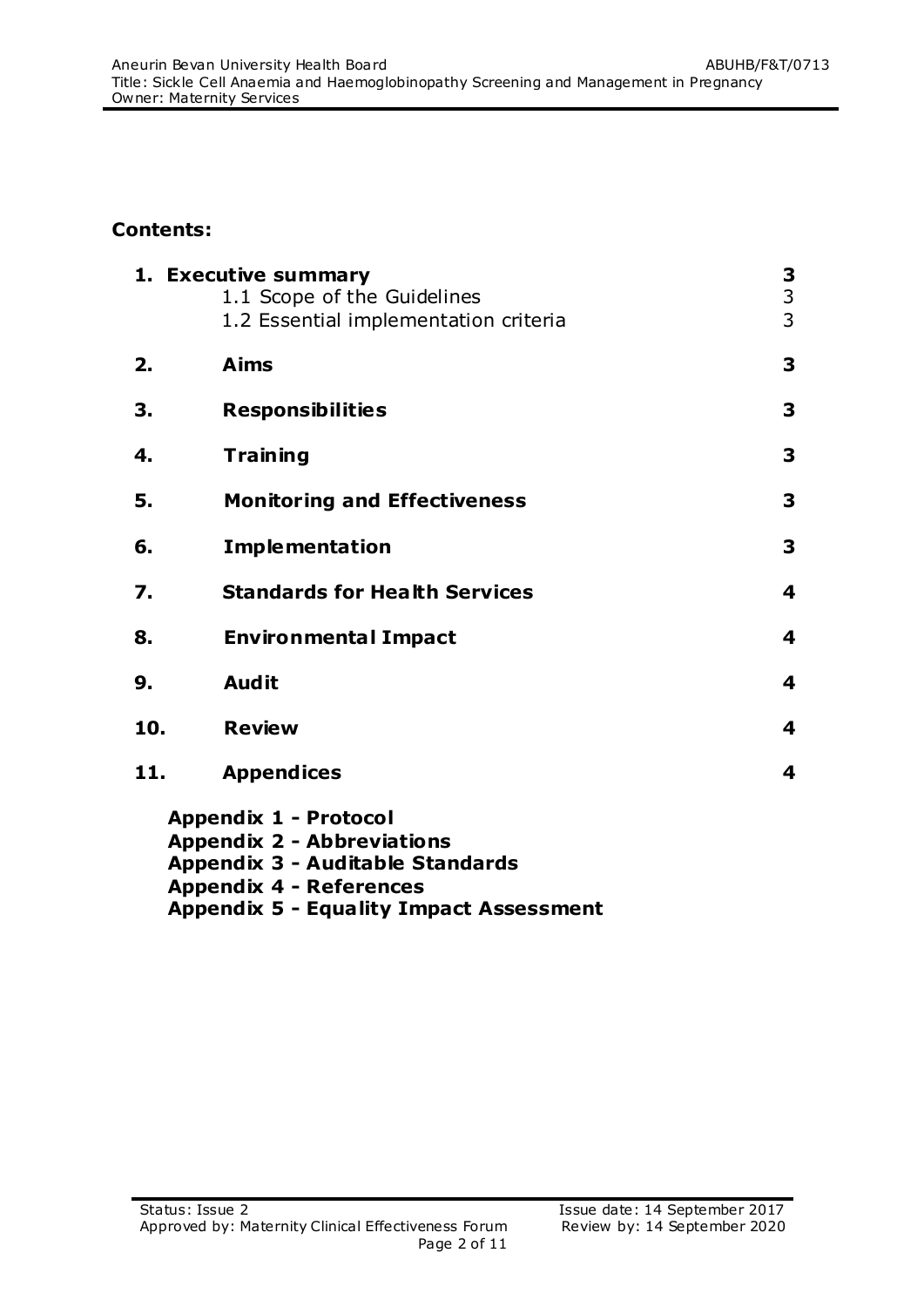## **1. Executive Summary:**

This document should act as quidelines for the screening for sickle cell anaemia and haemoglobinopathies and the management women with sickle cell anaemia in pregnancy and postpartum period. The opinion expressed in the guideline are evidence and reflects professional opinion. It is designed to support safe and effective practice.

#### **1.1 Scope of the guidelines:**

 $\triangleright$  The quideline applies to all clinicians working within the maternity services.

#### **1.2 Essential implementation criteria:**

 $\triangleright$  Auditable standards are stated.

## **2. Aims**

- $\triangleright$  To provide support to clinical decision making
- $\triangleright$  To provide support for evidence based management

#### **3. Responsibilities**

 $\triangleright$  The maternity management team

## **4. Training**

- $\triangleright$  Staff are expected to access appropriate training where provided
- $\triangleright$  Training needs will be identified through appraisal and clinical supervision

## **5. Monitoring and Effectiveness:**

- Local service improvement plan will guide monitoring and effectiveness. This policy has undergone an equality impact assessment screening process using toolkit designed by NHS centre Equality and Human rights.
- $\triangleright$  Details of the screening process for this policy are available from the policy owner.

## **6. Implementation**

 $\triangleright$  The quidelines will be implemented for the screening of women for sickle cell anaemia and haemoglobinopathies and to guide the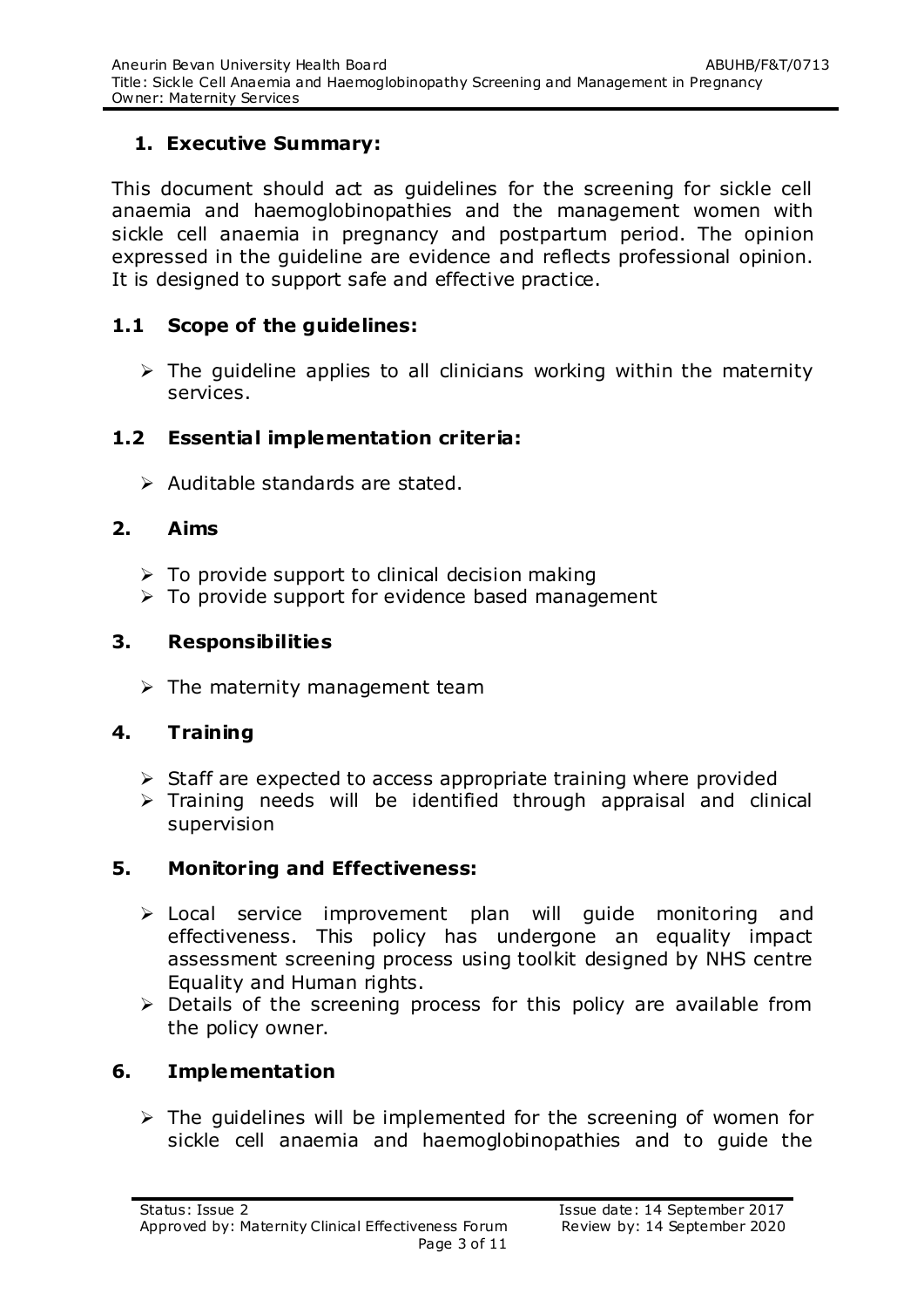management of women with sickle cell anaemia in pregnancy and postpartum period.

# **7. Standards for Health Services Wales**

Has an equality impact assessment been carried out?

 $\triangleright$  YES

Has any adverse impact been identified?

 $> 0$ 

#### **8. Environmental Impact**

 $> NO$ 

#### **9. Audit**

 $\triangleright$  Audit tools have been incorporated in the protocol.

#### **10. Review**

 $\triangleright$  Protocol to be reviewed in 3 years.

## **11. Appendices**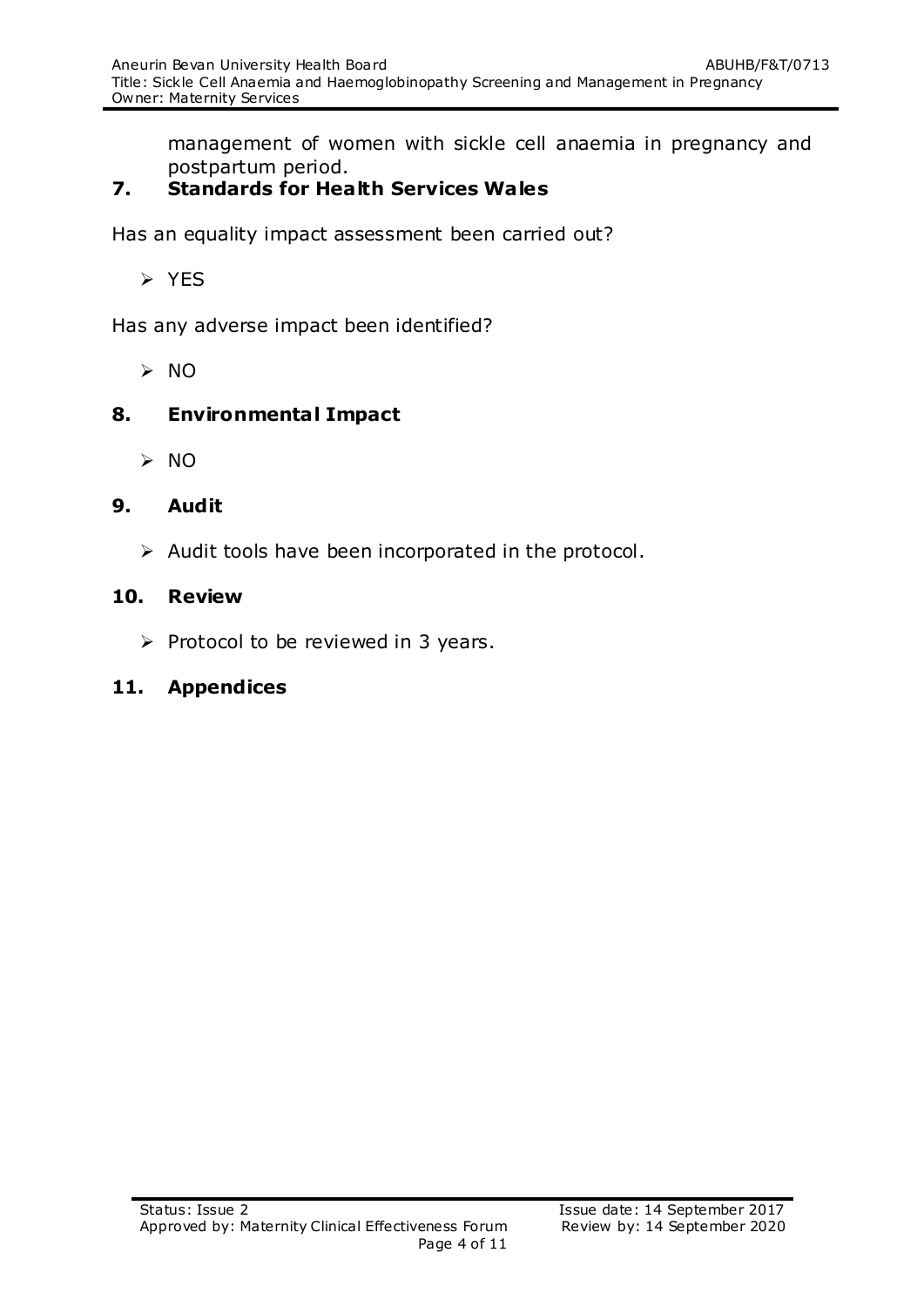# **Appendix 1 Protocol**

#### **Sickle Cell Disease/Anaemia (SCD)**

- Most common inherited condition worldwide
- In the UK there are between 12,000 and 15,000 affected individuals with SCD
- Each year, approximately 100–200 pregnancies in women with SCD.
- Most prevalent in individuals of African descent
- Autosomal recessive disorder

## **Clinical Features**

- Chronic Anaemia
- Painful sickle crisis
- Acute chest syndrome
- Endocrine delayed pubertal development, gonadal failure, diabetes and primary hypothyroidism
- Splenic infarction
- Chronic organ damage
- Neurological complications such as stroke or silent infarction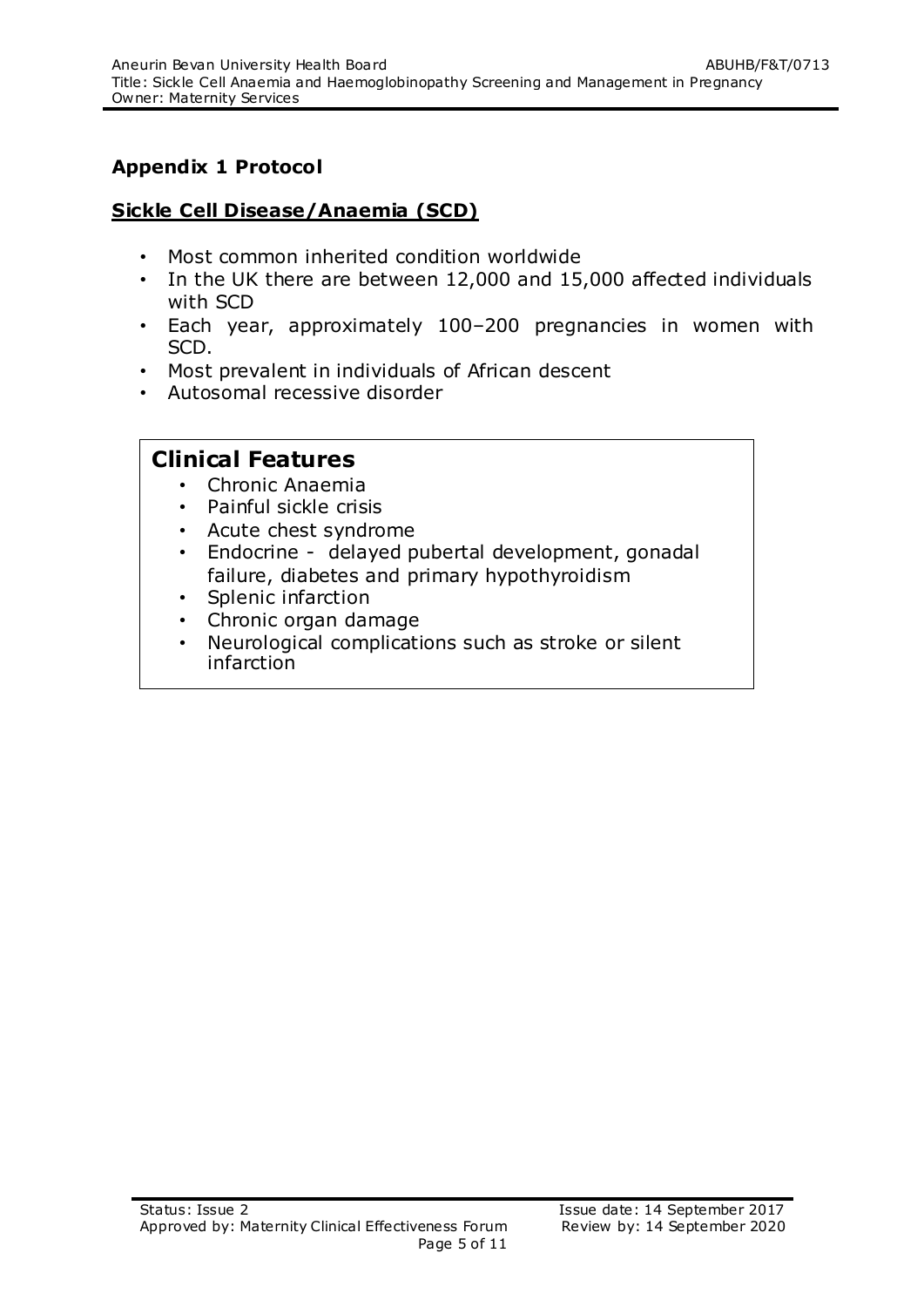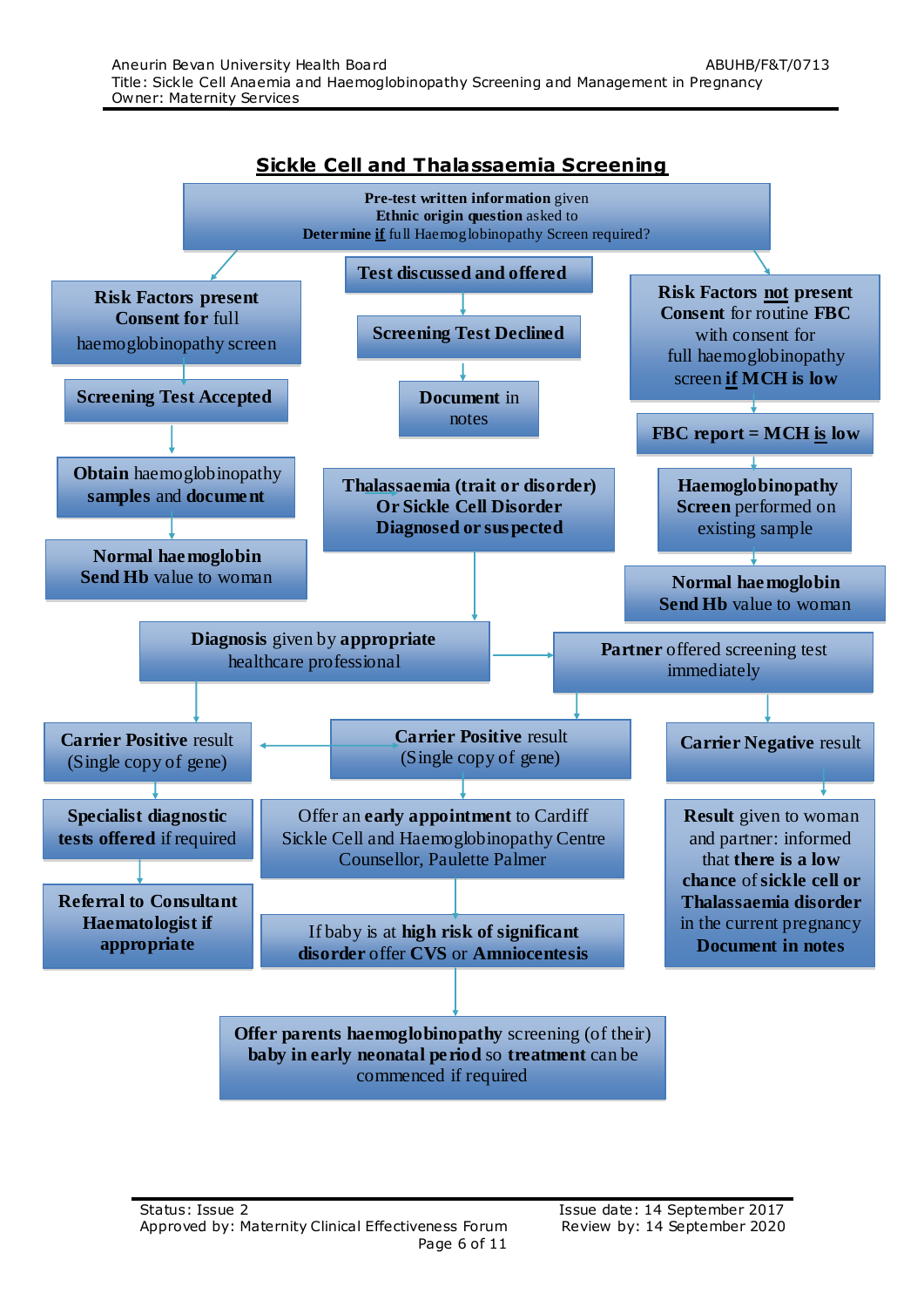# **Pre Conceptional Advice and Work up**

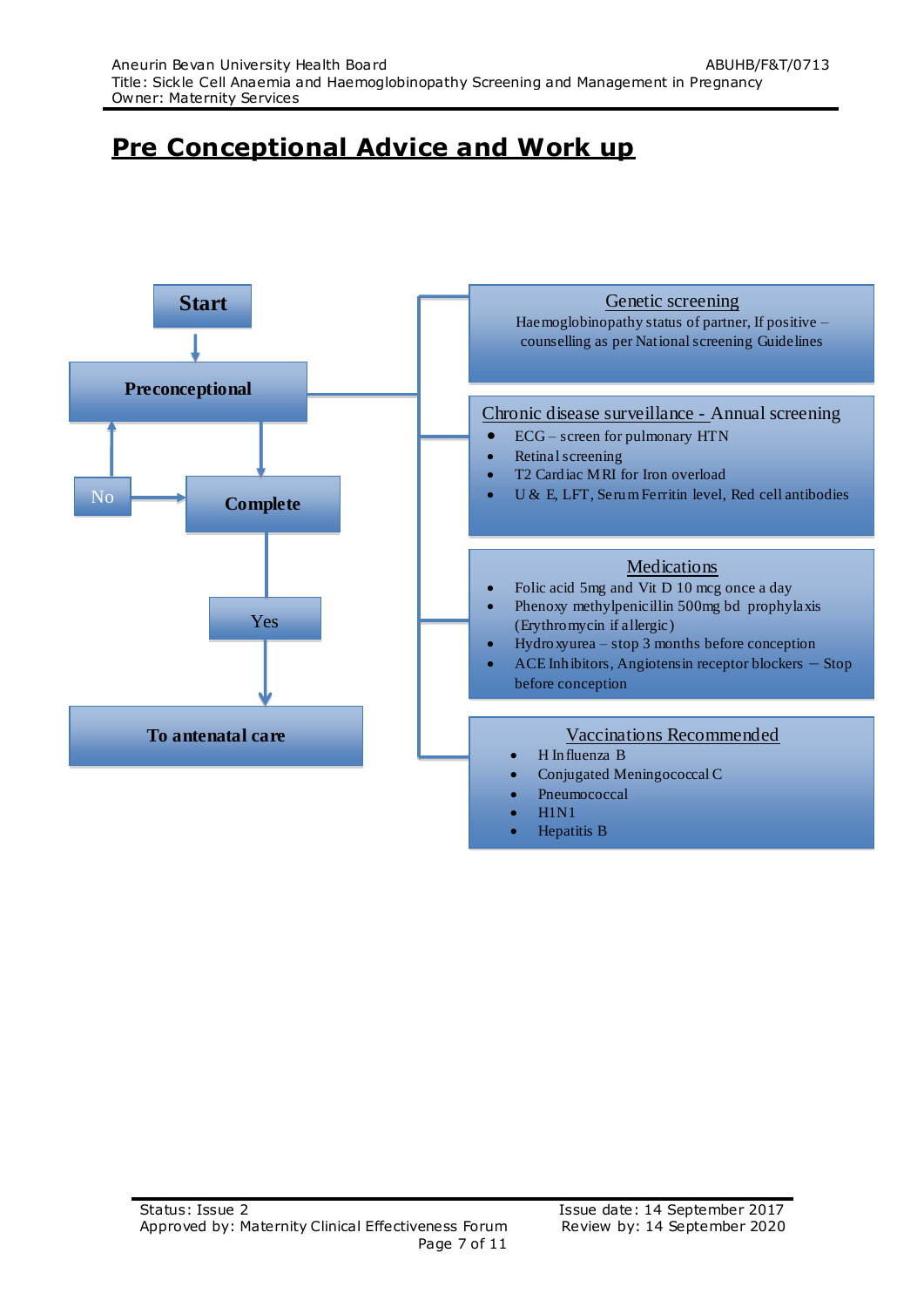# **Antenatal Care**

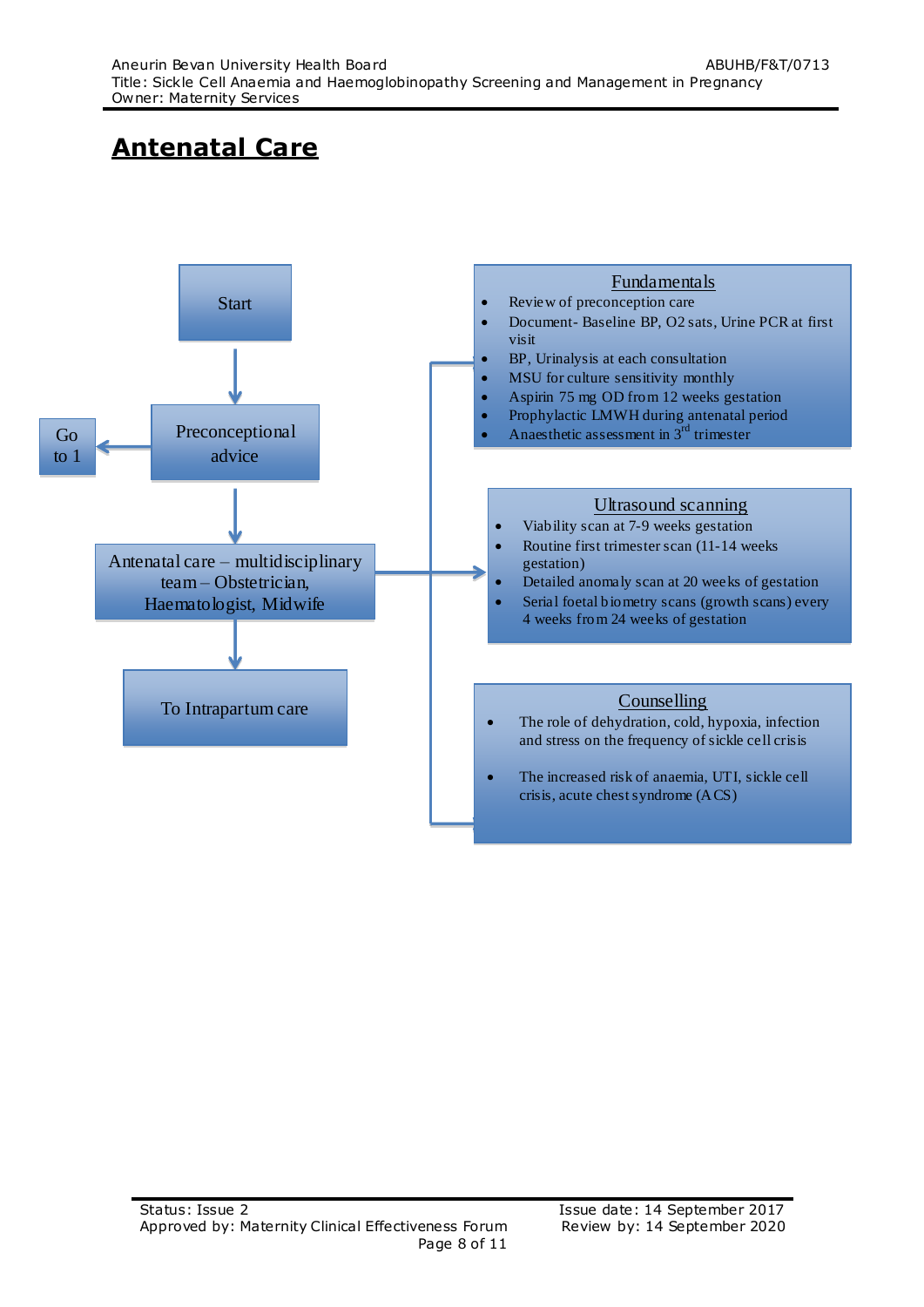# **Intrapartum and Postnatal Care**

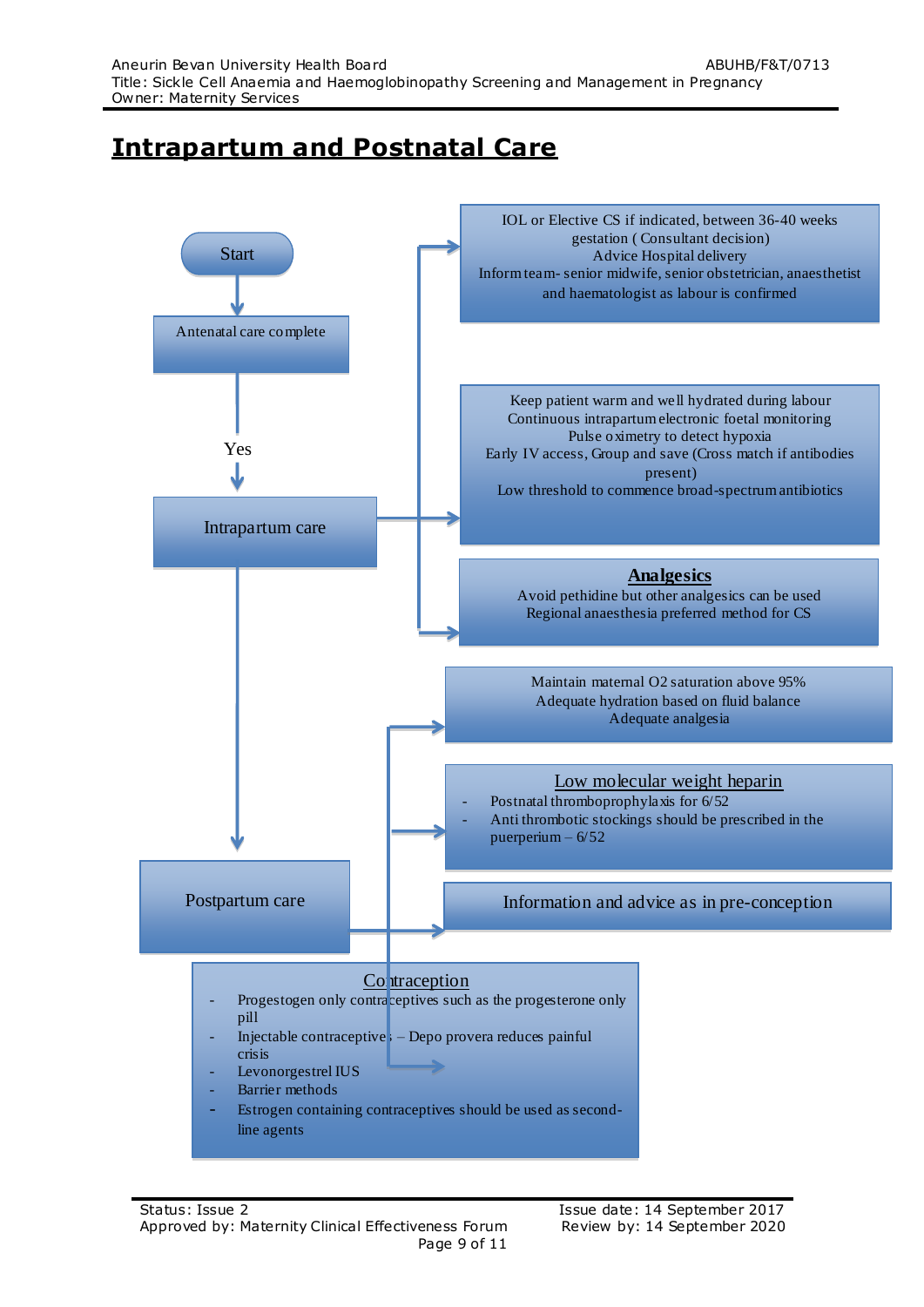# **Complications**

## **Management of Acute painful crisis in pregnancy**

- Rapid dinical assessment
- If pain is severe and oral analgesia is not effective, give strong opioids (e.g. morphine)
- Give adjuvant non-opioid analgesia: paracetamol, NSAID (if 12– 28 weeks of gestation)
- Prescribe laxatives, antipruritic and antiemetic if required
- Monitor pain, sedation, vital signs, respiratory rate and oxygen saturation every 20–30 minutes until pain is controlled and signs are stable, then monitor every 2 hours (hourly if receiving parenteral opiates)
- Give a rescue doses of analgesia if required
- If respiratory rate is less than 10/minute, omit maintenance analgesia; consider naloxone
- Consider reducing analgesia after 2–3 days and replacing injections with equivalent dose of oral analgesia
- Discharge the woman when pain is controlled and improving without analgesia or on acceptable doses of oral analgesia
- Arrange any necessary home care and outpatient follow-up appointment

# **Management of Acute Chest Syndrome(ACS)**

- ACS is the second most common complication, reported in 7– 20% of pregnancies.
- Tachypnoea, chest pain, cough and shortness of breath in the presence of a new infiltrate on the chest X-ray
- Intravenous antibiotics, oxygen
- Involve Haematologist and Critical care team
- Blood transfusion Top up if Hb< 6.5g/dl or Exchange transfusion in severe hypoxia with normal Hb.
- Thromboprophylaxis

# **Auditable standards**

- Monitor all patients who are carriers and with Sickle cell disease.
- Appropriate screening for sickle cell disease, haemoglobinopathies
- Appropriate referral pathways
- Notification to the risk management team
- Appropriate training of the obstetric team (midwifery and medical staff).